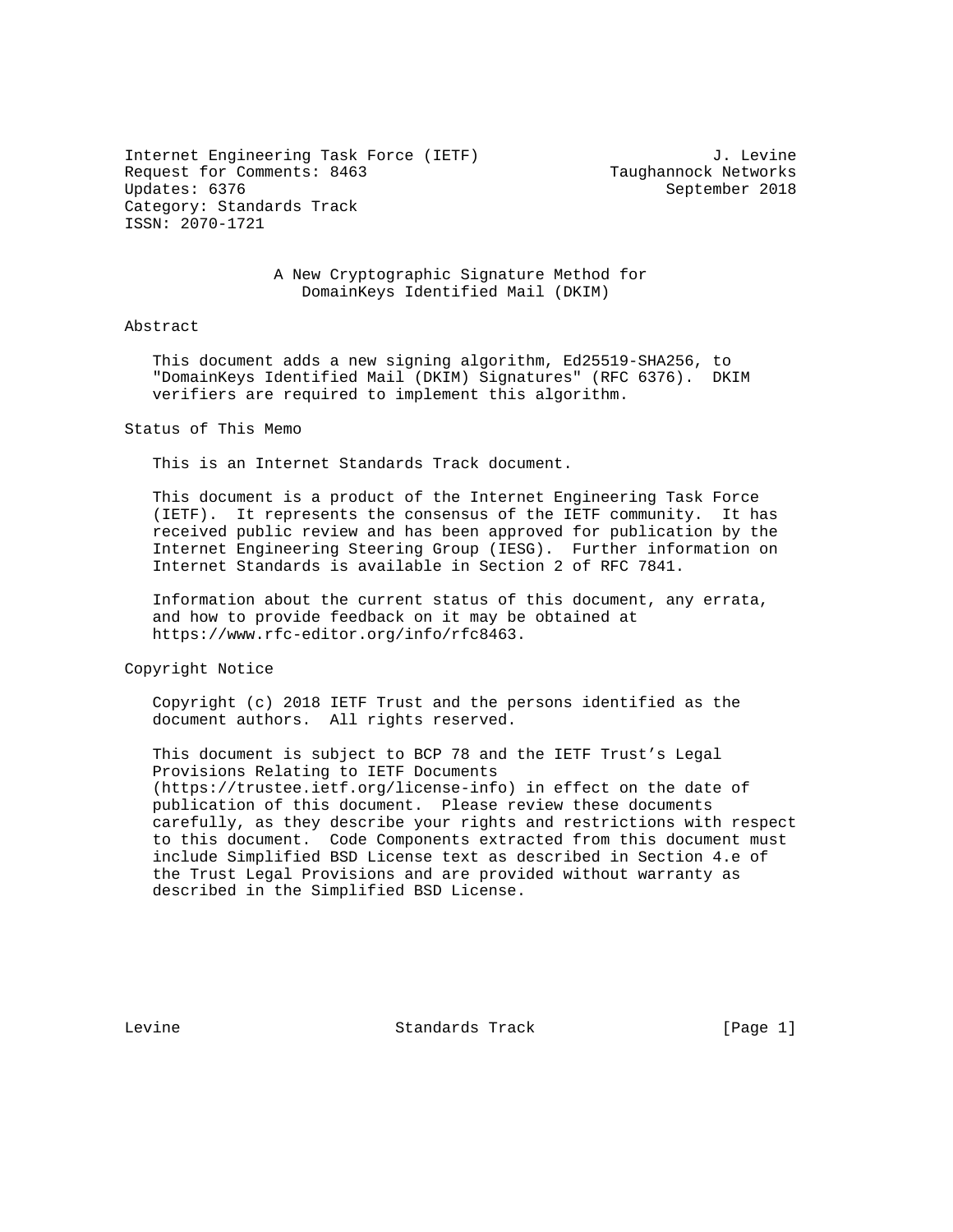Table of Contents

| 2.             | Conventions Used in This Document          |                        |  |  |  |  |  |  |  |  | 2 |
|----------------|--------------------------------------------|------------------------|--|--|--|--|--|--|--|--|---|
| 3.             | Ed25519-SHA256 Signing Algorithm           |                        |  |  |  |  |  |  |  |  |   |
| 4.             |                                            |                        |  |  |  |  |  |  |  |  | 3 |
|                |                                            |                        |  |  |  |  |  |  |  |  | 3 |
|                |                                            |                        |  |  |  |  |  |  |  |  | 3 |
| 5.             | Choice and Strength of Keys and Algorithms |                        |  |  |  |  |  |  |  |  | 4 |
| б.             |                                            |                        |  |  |  |  |  |  |  |  |   |
| 7.             |                                            |                        |  |  |  |  |  |  |  |  |   |
| 8 <sub>1</sub> |                                            |                        |  |  |  |  |  |  |  |  | 4 |
|                | 8.1. "DKIM Key Type" Registry              |                        |  |  |  |  |  |  |  |  | 4 |
| 9.             |                                            |                        |  |  |  |  |  |  |  |  | 5 |
|                | 9 1                                        | Normative References   |  |  |  |  |  |  |  |  | 5 |
|                | 9.2.                                       | Informative References |  |  |  |  |  |  |  |  | 5 |
|                | Appendix A. Example of a Signed Message    |                        |  |  |  |  |  |  |  |  | 6 |
|                |                                            |                        |  |  |  |  |  |  |  |  | 6 |
|                | A.2.                                       | Public Key DNS Records |  |  |  |  |  |  |  |  | 6 |
|                | A.3.                                       |                        |  |  |  |  |  |  |  |  |   |
|                |                                            |                        |  |  |  |  |  |  |  |  |   |

#### 1. Introduction

 DKIM [RFC6376] signs email messages by creating hashes of selected message header fields and body and signing the header hash with a digital signature. Message recipients fetch the signature verification key from the DNS. The defining documents specify a single signing algorithm, RSA [RFC3447] (which has since been obsoleted by [RFC8017]).

 This document adds a new, stronger signing algorithm, Edwards-Curve Digital Signature Algorithm, using the Curve25519 curve (Ed25519), which has much shorter keys than RSA for similar levels of security.

2. Conventions Used in This Document

 The key words "MUST", "MUST NOT", "REQUIRED", "SHALL", "SHALL NOT", "SHOULD", "SHOULD NOT", "RECOMMENDED", "NOT RECOMMENDED", "MAY", and "OPTIONAL" in this document are to be interpreted as described in BCP 14 [RFC2119] [RFC8174] when, and only when, they appear in all capitals, as shown here.

 Syntax descriptions use Augmented BNF (ABNF) [RFC5234]. The ABNF tokens sig-a-tag-k and key-k-tag-type are imported from [RFC6376].

Levine **Standards Track** [Page 2]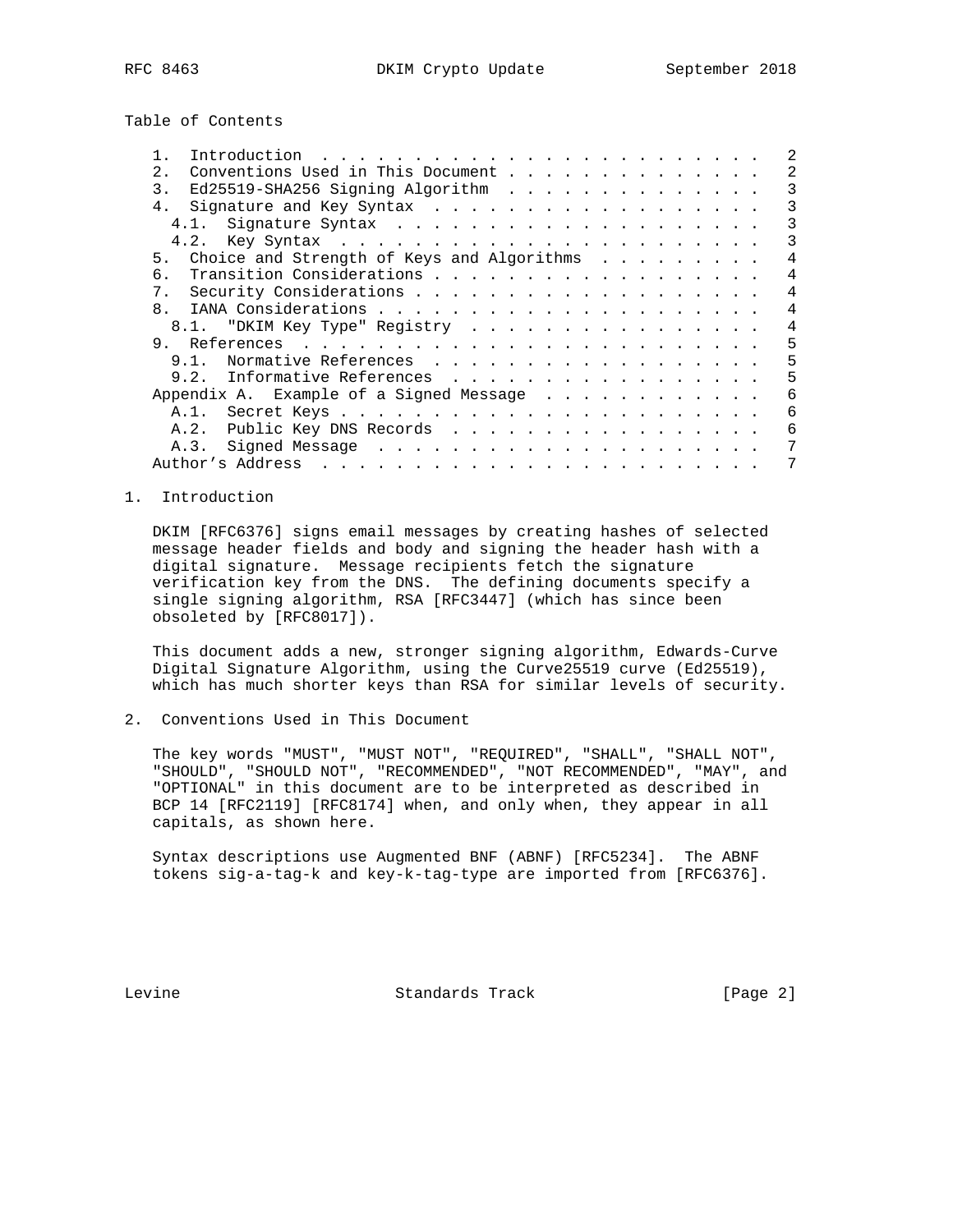#### 3. Ed25519-SHA256 Signing Algorithm

 The Ed25519-SHA256 signing algorithm computes a message hash as defined in Section 3 of [RFC6376] using SHA-256 [FIPS-180-4-2015] as the hash-alg. It signs the hash with the PureEdDSA variant Ed25519, as defined in RFC 8032, Section 5.1 [RFC8032]. Example keys and signatures in Appendix A are based on the test vectors in RFC 8032, Section 7.1 [RFC8032].

 The DNS record for the verification public key has a "k=ed25519" tag to indicate that the key is an Ed25519 rather than an RSA key.

 This is an additional DKIM signature algorithm added to Section 3.3 of [RFC6376] as envisioned in Section 3.3.4 of that document.

 Note: since Ed25519 public keys are 256 bits long, the base64-encoded key is only 44 octets, so DNS key record data will generally fit in a single 255-byte TXT string and work even with DNS provisioning software that doesn't handle multistring TXT records.

4. Signature and Key Syntax

The syntax of DKIM signatures and DKIM keys are updated as follows.

4.1. Signature Syntax

 The syntax of DKIM algorithm tags in Section 3.5 of [RFC6376] is updated by adding this rule to the existing rule for sig-a-tag-k:

ABNF:

sig-a-tag-k =/ "ed25519"

4.2. Key Syntax

 The syntax of DKIM key tags in Section 3.6.1 of [RFC6376] is updated by adding this rule to the existing rule for key-k-tag-type:

ABNF:

key-k-tag-type =/ "ed25519"

 The p= value in the key record is the Ed25519 public key encoded in base64. Since the key is 256 bits long, the base64 text is 44 octets long. See Appendix A.2 for a sample key record using the public key in [RFC8032], Section 7.1, Test 1.

Levine **Standards Track** [Page 3]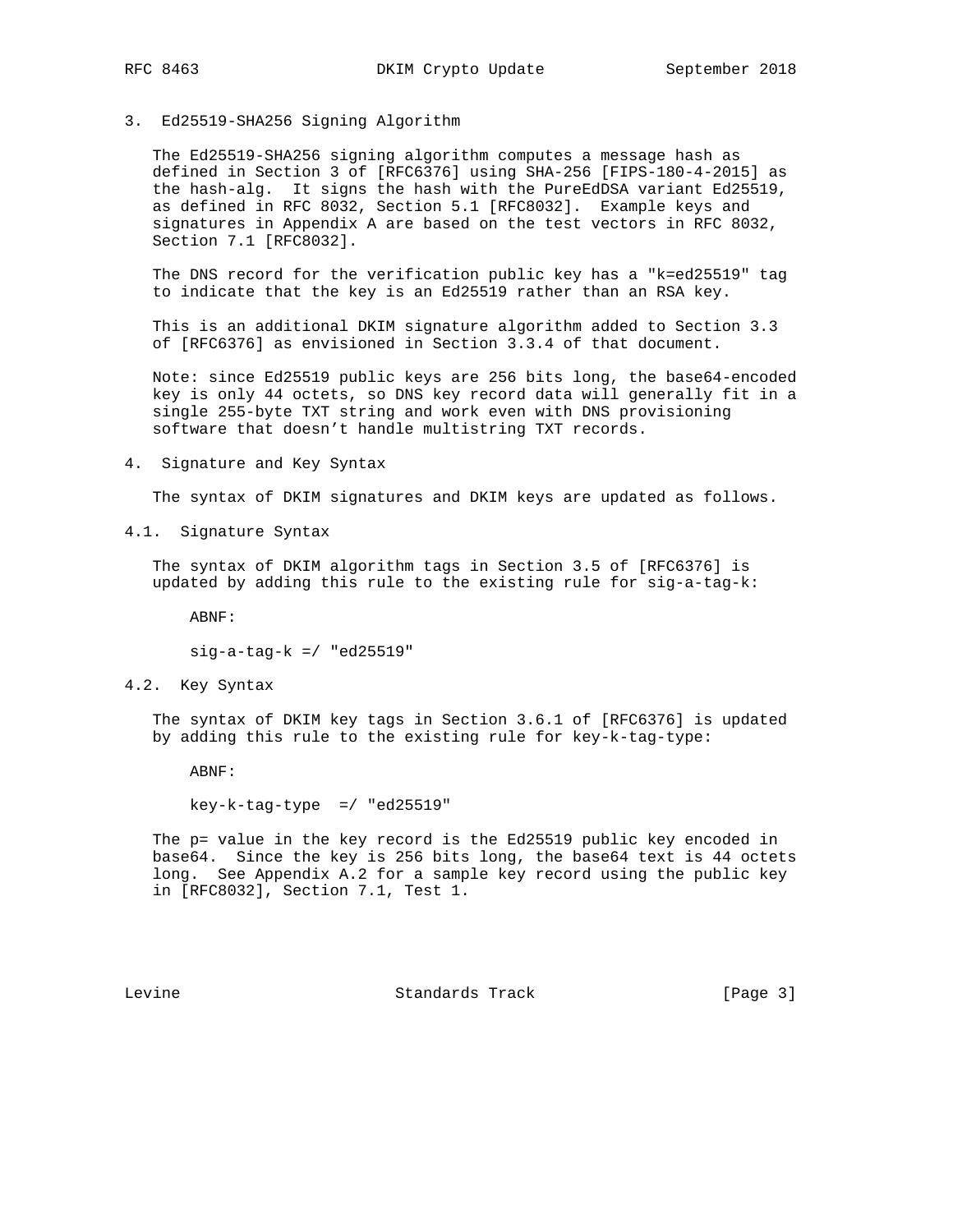5. Choice and Strength of Keys and Algorithms

 Section 3.3 of [RFC6376] describes DKIM's hash and signature algorithms. It is updated as follows:

 Signers SHOULD implement and verifiers MUST implement the Ed25519-SHA256 algorithm.

6. Transition Considerations

 For backward compatibility, signers can add multiple signatures that use old and new signing algorithms. Since there can only be a single key record in the DNS for each selector, the signatures have to use different selectors, although they can use the same d= and i= identifiers.

 The example message in Appendix A has two signatures with the same d= and i= identifiers but different a= algorithms and s= selectors.

7. Security Considerations

 All of the security advice in [RFC6376] continues to apply, except that the security advice about Ed25519 in Section 8 of [RFC8032] supplants the advice about RSA threats.

8. IANA Considerations

IANA has updated a registry as follows.

8.1. "DKIM Key Type" Registry

The following value has been added to the "DKIM Key Type" registry:

|  | -----------+--------<br>TYPE   REFERENCE   STATUS  <br>+---------+-----------+-------- |  |
|--|----------------------------------------------------------------------------------------|--|
|  | ed25519   [RFC8032]   active  <br>---------------------------                          |  |

Table 1: Value Added to the "DKIM Key Type" Registry

Levine **Standards Track** [Page 4]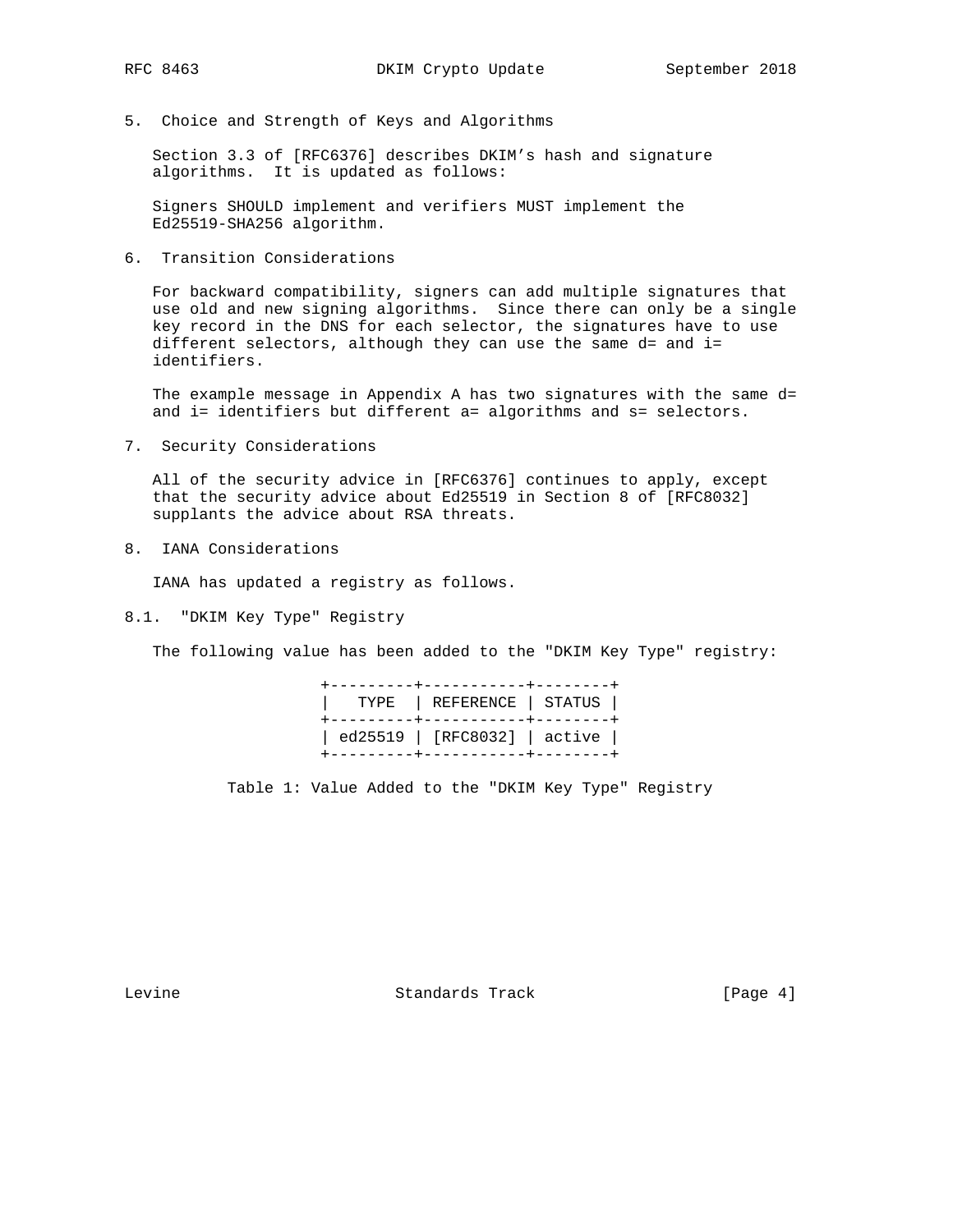# 9. References

- 9.1. Normative References
	- [FIPS-180-4-2015]

 National Institute of Standards and Technology, "Secure Hash Standard (SHS)", FIPS PUB 180-4, DOI 10.6028/NIST.FIPS.180-4, August 2015, <http://nvlpubs.nist.gov/nistpubs/FIPS/ NIST.FIPS.180-4.pdf>.

- [RFC2119] Bradner, S., "Key words for use in RFCs to Indicate Requirement Levels", BCP 14, RFC 2119, DOI 10.17487/RFC2119, March 1997, <https://www.rfc-editor.org/info/rfc2119>.
- [RFC5234] Crocker, D., Ed. and P. Overell, "Augmented BNF for Syntax Specifications: ABNF", STD 68, RFC 5234, DOI 10.17487/RFC5234, January 2008, <https://www.rfc-editor.org/info/rfc5234>.
- [RFC6376] Crocker, D., Ed., Hansen, T., Ed., and M. Kucherawy, Ed., "DomainKeys Identified Mail (DKIM) Signatures", STD 76, RFC 6376, DOI 10.17487/RFC6376, September 2011, <https://www.rfc-editor.org/info/rfc6376>.
- [RFC8017] Moriarty, K., Ed., Kaliski, B., Jonsson, J., and A. Rusch, "PKCS #1: RSA Cryptography Specifications Version 2.2", RFC 8017, DOI 10.17487/RFC8017, November 2016, <https://www.rfc-editor.org/info/rfc8017>.
- [RFC8032] Josefsson, S. and I. Liusvaara, "Edwards-Curve Digital Signature Algorithm (EdDSA)", RFC 8032, DOI 10.17487/RFC8032, January 2017, <https://www.rfc-editor.org/info/rfc8032>.
- [RFC8174] Leiba, B., "Ambiguity of Uppercase vs Lowercase in RFC 2119 Key Words", BCP 14, RFC 8174, DOI 10.17487/RFC8174, May 2017, <https://www.rfc-editor.org/info/rfc8174>.
- 9.2. Informative References
	- [RFC3447] Jonsson, J. and B. Kaliski, "Public-Key Cryptography Standards (PKCS) #1: RSA Cryptography Specifications Version 2.1", RFC 3447, DOI 10.17487/RFC3447, February 2003, <https://www.rfc-editor.org/info/rfc3447>.

Levine **Standards Track** [Page 5]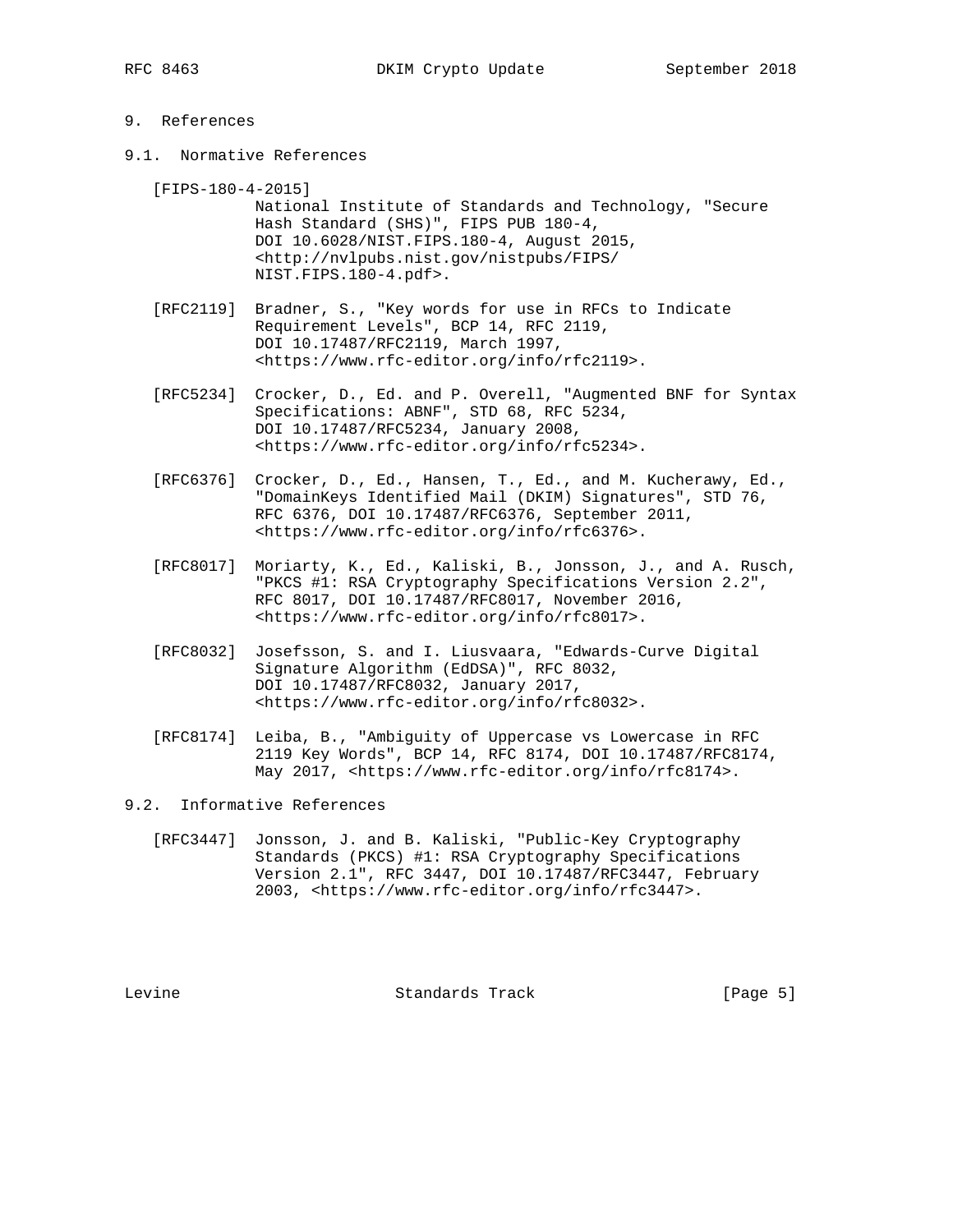Appendix A. Example of a Signed Message

 This is a small message with both RSA-SHA256 and Ed25519-SHA256 DKIM signatures. The signatures are independent of each other, so either signature would be valid if the other were not present.

A.1. Secret Keys

 Ed25519 secret key in base64. This is the secret key from [RFC8032], Section 7.1, Test 1, converted from hex to base64.

nWGxne/9WmC6hEr0kuwsxERJxWl7MmkZcDusAxyuf2A=

RSA secret key in PEM format.

 -----BEGIN RSA PRIVATE KEY----- MIICXQIBAAKBgQDkHlOQoBTzWRiGs5V6NpP3idY6Wk08a5qhdR6wy5bdOKb2jLQi Y/J16JYi0Qvx/byYzCNb3W91y3FutACDfzwQ/BC/e/8uBsCR+yz1Lxj+PL6lHvqM KrM3rG4hstT5QjvHO9PzoxZyVYLzBfO2EeC3Ip3G+2kryOTIKT+l/K4w3QIDAQAB AoGAH0cxOhFZDgzXWhDhnAJDw5s4roOXN4OhjiXa8W7Y3rhX3FJqmJSPuC8N9vQm 6SVbaLAE4SG5mLMueHlh4KXffEpuLEiNp9Ss3O4YfLiQpbRqE7Tm5SxKjvvQoZZe zHorimOaChRL2it47iuWxzxSiRMv4c+j70GiWdxXnxe4UoECQQDzJB/0U58W7RZy 6enGVj2kWF732CoWFZWzi1FicudrBFoy63QwcowpoCazKtvZGMNlPWnC7x/6o8Gc uSe0ga2xAkEA8C7PipPm1/1fTRQvj1o/dDmZp243044ZNyxjg+/OPN0oWCbXIGxy WvmZbXriOWoSALJTjExEgraHEgnXssuk7QJBALl5ICsYMu6hMxO73gnfNayNgPxd WFV6Z7ULnKyV7HSVYF0hgYOHjeYe9gaMtiJYoo0zGN+L3AAtNP9huqkWlzECQE1a licIeVlo1e+qJ6Mgqr0Q7Aa7falZ448ccbSFYEPD6oFxiOl9Y9se9iYHZKKfIcst o7DUw1/hz2Ck4N5JrgUCQQCyKveNvjzkkd8HjYs0SwM0fPjK16//5qDZ2UiDGnOe uEzxBDAr518Z8VFbR41in3W4Y3yCDgQlLlcETrS+zYcL -----END RSA PRIVATE KEY-----

A.2. Public Key DNS Records

 The public key p= value in the first record is the public key from [RFC8032], Section 7.1, Test 1, converted from hex to base64.

brisbane.\_domainkey.football.example.com. IN TXT ( "v=DKIM1; k=ed25519; p=11qYAYKxCrfVS/7TyWQHOg7hcvPapiMlrwIaaPcHURo=")

test. domainkey.football.example.com. IN TXT (

 "v=DKIM1; k=rsa; p=MIGfMA0GCSqGSIb3DQEBAQUAA4GNADCBiQKBgQDkHlOQoBTzWR" "iGs5V6NpP3idY6Wk08a5qhdR6wy5bdOKb2jLQiY/J16JYi0Qvx/byYzCNb3W91y3FutAC"

 "DfzwQ/BC/e/8uBsCR+yz1Lxj+PL6lHvqMKrM3rG4hstT5QjvHO9PzoxZyVYLzBfO2EeC3" "Ip3G+2kryOTIKT+l/K4w3QIDAQAB")

Levine **Standards Track** [Page 6]